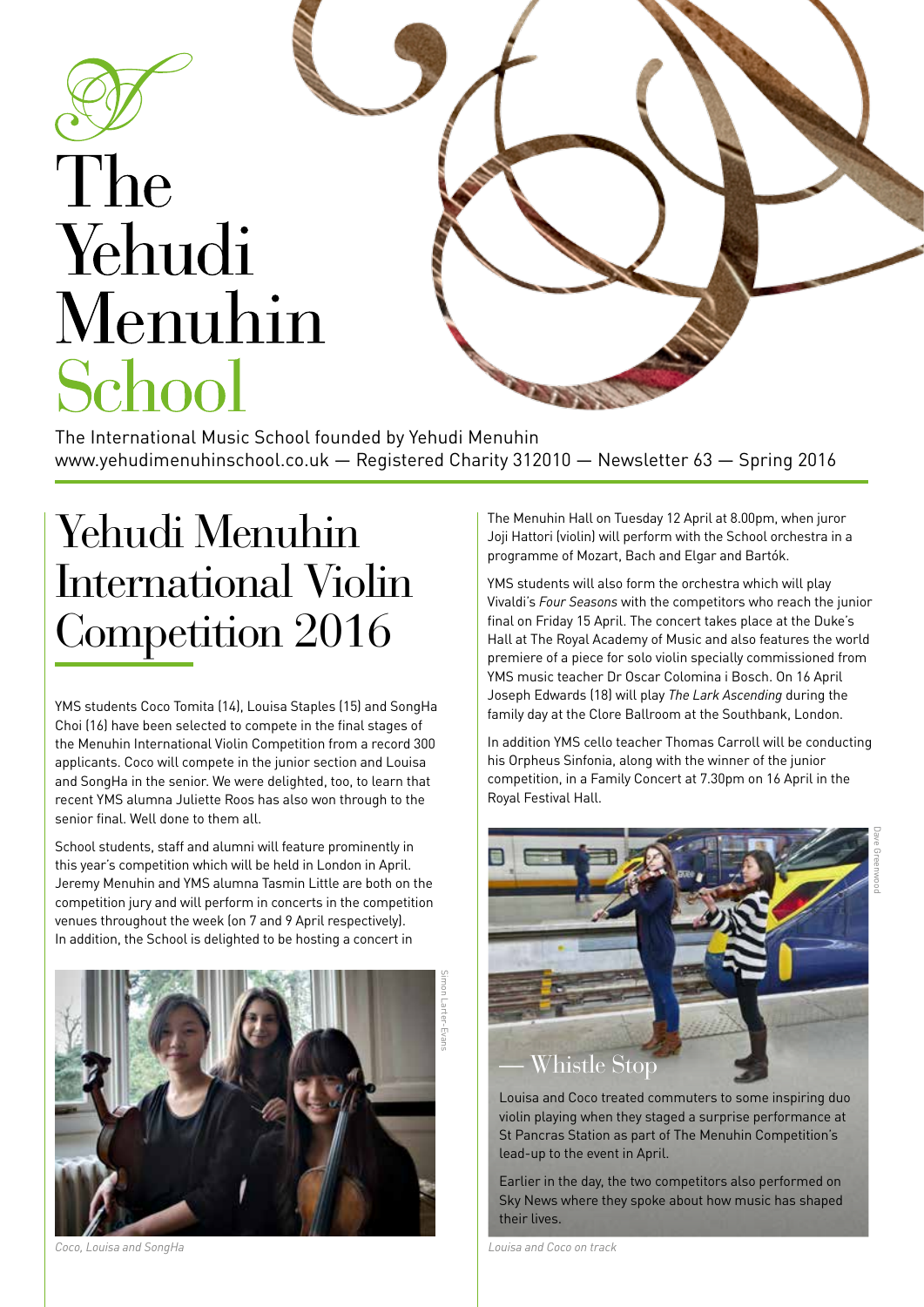# Jungle Journey

*Richard Tanner writes:* The contents for 100 food parcels filled the Square Room and took pupils and staff the whole afternoon of 19 January to pack and load into the minibus. The Christmas concert goers had responded magnificently to an appeal for funds for food, both for the local Trussell Trust foodbank and for the camps at Calais, and over £1000 of tuna, sardines, oil, long-life milk, kidney beans, chickpeas, tinned potatoes and tomatoes, and fresh vegetables and fruit as well as bags of sugar, tea, flour, salt, and raisins were spread out on tables around the room. Groups of pupils divided the dried goods into smaller bags and sorted out toiletries kindly provided by student Aida Lahlou's (17) mother. Sarah Nathan, wife of YMS Director of Music Malcolm Singer, had done a massive online shop and bought some great value products, so that each bag cost just under £10 and Morrisons came up trumps with 100 free 'bags for life'. Each pupil went round the circuit of tables loading up a bag and closing it by tying on a helping hand created and decorated in the art room.

What to do about the refugees and migrants camped on the UK border in Calais? We offer no solutions here, but give a human response in the spirit of Yehudi Menuhin. He was among the first to perform classical music at the liberated camps of the Second World War. Following the liberation of the concentration camp Bergen-Belsen on 15 April 1945, British occupation forces established a Displaced Persons' camp for survivors in the nearby barracks of Belsen and on 27 July 1945 Yehudi Menuhin and Benjamin Britten gave a concert there.



*Off they go*

Malcolm Singer felt it was most appropriate to take students from the school to give a concert in the Calais camp known as 'The Jungle' right at the start of Yehudi Menuhin's one hundredth anniversary year. Two Englishmen have set up a community theatre in a large dome tent called 'Good Chance', which is right in the middle of 'The Jungle', and that was where we were heading to give the first ever classical concert there.

Planning had to be rapid, flexible and risk-aware. Although only a small group of seven pupils and four adults were going, every pupil was to be involved in the journey, making it an educational as well as a humanitarian response to a critical issue of our time. The school gathered for a talk on Tuesday evening and pupils were deeply moved by the story of Ahmad, a young Syrian man who has just been given refugee status in the UK, who told us about his experiences of life in the chaos of the Syrian war and the dangers he faced in fleeing to safety.



*Quartet in the dome*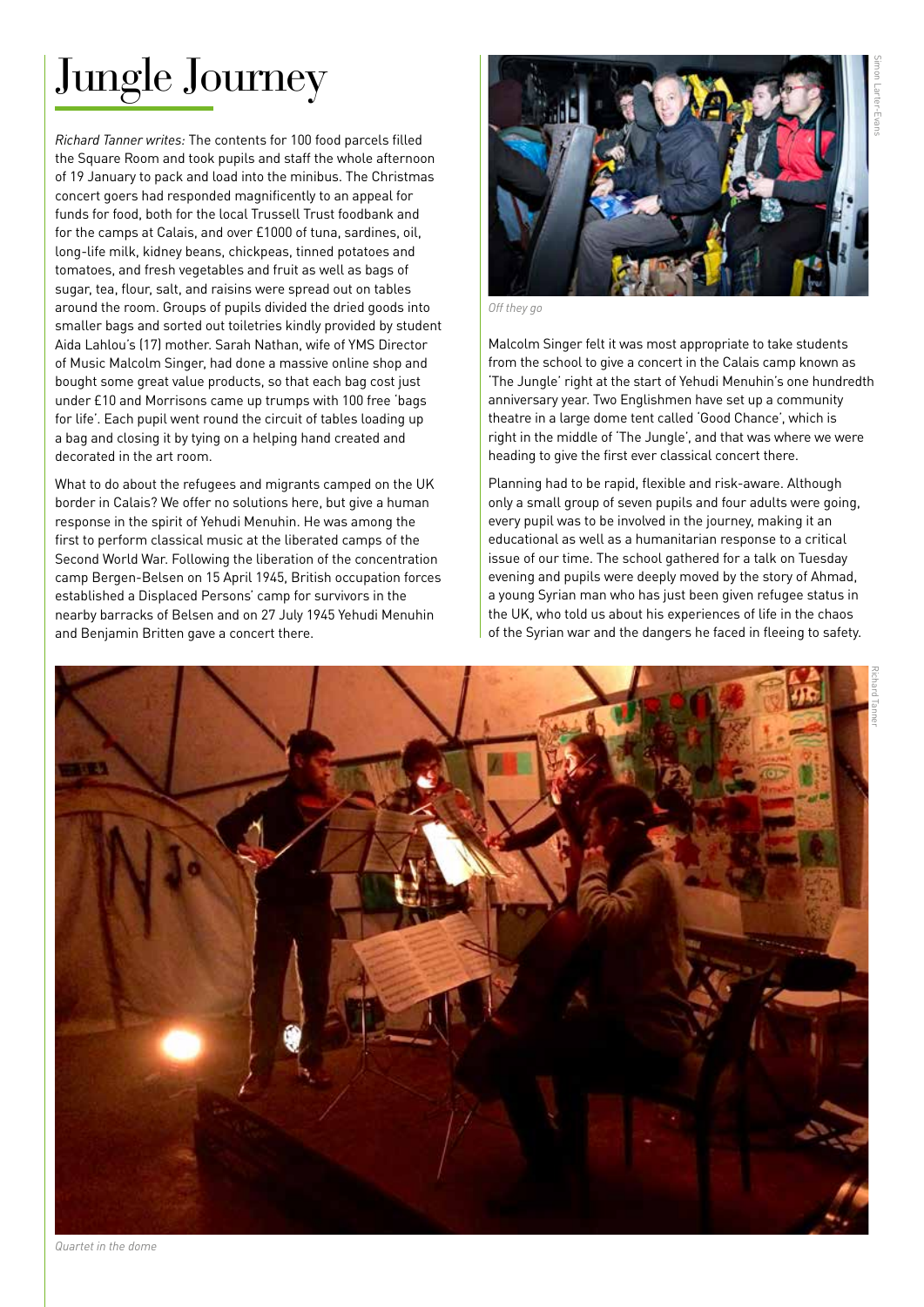At 7.00am on Wednesday morning we set off with the food bags and instruments in a minibus bound for Calais via the Channel Tunnel and after a very smooth trip we arrived at the French border control: "What is the purpose of your visit?" "We are going to give a concert in Calais." "Are you going to the Jungle?" "Yes." "Have a good day."

First we drove to the warehouse on an industrial estate a few miles from the camp which is run as a food, clothing and shelter distribution centre by L'Auberge des Migrants. This is an amazing place – huge and wonderfully humane, workmanlike and delightfully welcoming. It is run by volunteers, many from the UK, who operate a kitchen producing over a thousand hot meals daily, and parcel up and distribute the donated supplies to the camps in Calais, and now also in Dunkirk. We unloaded our 100 food bags by trolley and wheelbarrow and were taken to see a large board that detailed the daily operations. Carefully the timetable was explained as a response to the different needs of the nationality groups within the camp. Our parcels would be delivered the next day to the Somalian section and we were set to work as part of the production line preparing vegetables for the kitchen and packing rice and tea from bulk supplies into smaller bags ready for distribution.

"What we would really like you to do is play for us." Let's have an impromptu concert in the warehouse then, "Get the instruments!" A corner cleared among the shelves, plastic tubs for piano stools, David Horvat (18) and Kevin Loh (18) tuned up and started to play. Very soon we had brought the place to a standstill as an audience gathered and work halted. Magical music in an unforgettable concert hall greeted with warm applause and a unique confetti-like shower of chopped celery and lettuce from the kitchen!

It was soon lunchtime and we had brought a packed meal but were invited to share a delicious rice and vegetable stew. "Come and join us, we cook a hot meal for all our volunteers." The day was cold and bright and we sat outside in the sunshine among pallets and industrial debris. Then the 'live link' by phone to Dr Hillier and the School gathered in the Recital Room – Paul, the cook, described the scale of the kitchen operation in a broad Scottish accent, "Menuhin rocks!" and we described what we had seen and done so far.

It was time to drive to the Jungle and a volunteer from the camp navigated the minibus by a circuitous route round the Calais ring roads, past a solitary police bus into the camp entrance. Gravel had been laid over the mud of the main track and flimsy tents had been replaced by stronger woodenframed, plastic covered shelters. Brian Harris drove carefully up 'The Street' past a few pop-up shops selling tins or tea and a row of portaloos providing some very basic sanitation. School minibuses were not a common sight and we were greeted with stares and smiles and we waved back.

We turned a corner and parked next to the 'Good Chance' dome. Our hosts offered us a walking tour of the camp – no photos – and as we walked we advertised the concert in half understood English or French and Aida's more useful Arabic. It was a compact tour of the world's conflict zones, Afghanistan, Sudan, Somalia, Eritrea, Ethiopia and Syria living in a shanty town a few hours away from Surrey. A church, a mosque, the 'Jungle Books' library, a First Aid caravan brought some community support into the sea of shacks and mainly displaced young men on the move. They had taken many risks to get this far. We met two twelve-year-old boys from Afghanistan who had got here on their own, sharing a tent and a blanket.



*Packing*

We walked past clean white stacks of containers that the French authorities had converted to provide warm and solid accommodation, but the surrounding fence was off-putting and most people were staying in their ramshackle shelters instead. Tea was taken in the 'Three Idiots Café', a wonderful shelter decorated with a Bengal Tiger and enlivened by Bollywood dance music.

Back to the 'Good Chance' dome and a hitch - the new generator was not working. Brian's engineering skills came to the rescue and the concert could begin. The acoustics of a dome tent are unconventional and the listeners had little knowledge of classical concert conventions either, but the audience grew from forty or fifty to a hundred and fifty.

Malcolm Singer commented that "our pupils are from Serbia, Spain, Morocco, Canada, Singapore and the UK - the audience cheered each of them - particularly the Canadian cellist - they obviously rate Canada as the place to go. Afghan musicians took over at the end of our concert, and they were playing and dancing when we left at about 7pm. The Metro newspaper claimed that there was trouble in the Jungle on that day we certainly didn't see any of it - just an upbeat mood and a very welcoming environment - a great way to kick off Menuhin's centenary."

Dusk had fallen and with a lighter load we set off back across the channel. A pizza in Ashford brought us back to our normal lives and we were back in school by 10.45pm after a day trip to Calais that none of us would forget.

Jungle crew were: Andrew Samarasekara (18), David Horvat, Lorena Cantó Woltèche (18), Jean-François Carriere (19), Ursula Perks (18), Kevin Loh, Aida Lahlou, Malcolm Singer, Sara Nathan, Brian Harris and Richard Tanner.



*Warehouse concert with Andrew, David and Ursula*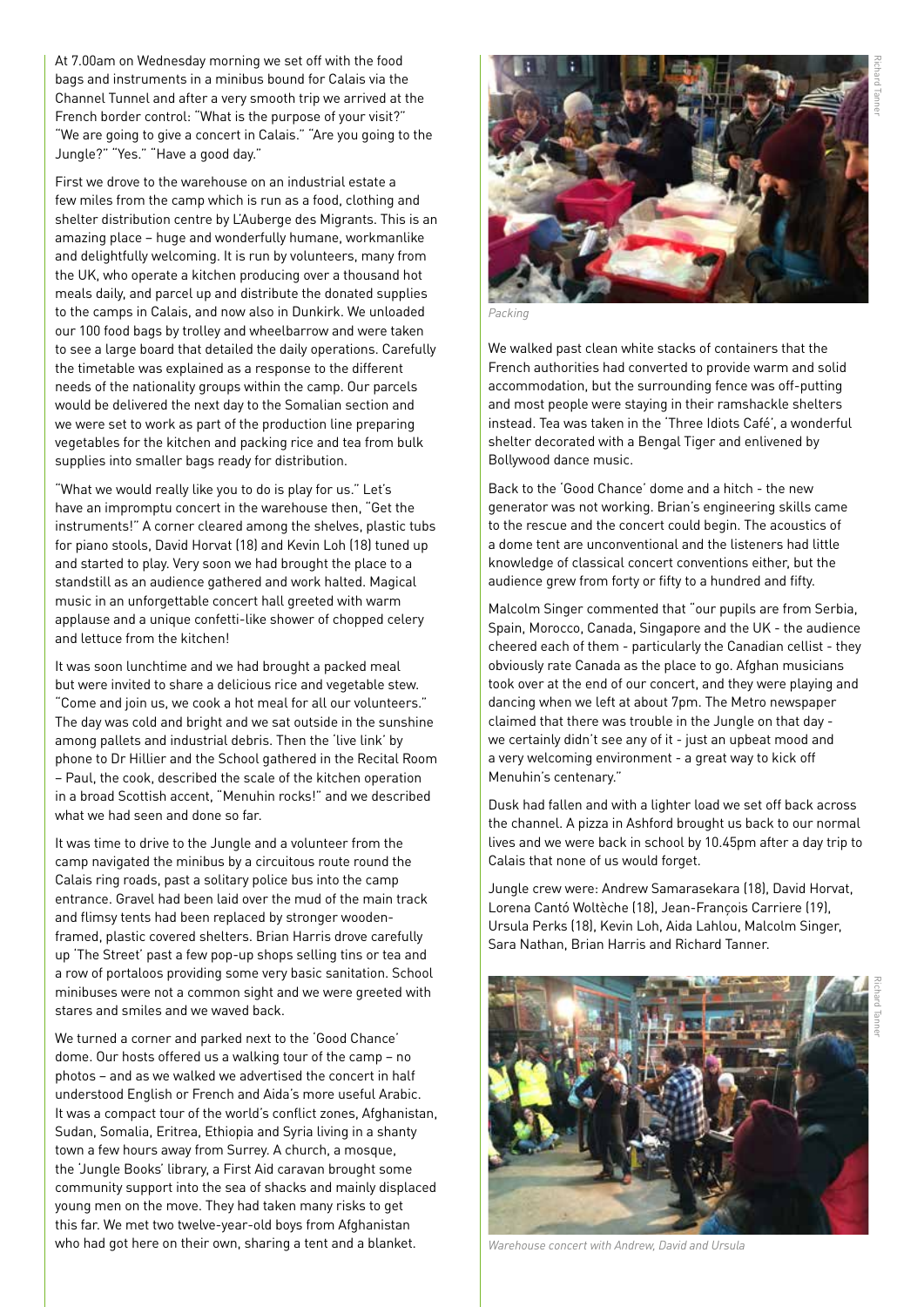# Musical Notes

#### — David Dolan's 60th Celebration Concert

David Dolan, an internationally renowned concert pianist and teacher at the School, played a 60th birthday concert at the Menuhin Hall. David is one of a few musicians in the world who has revived the art of classical improvisation. Yehudi Menuhin invited David to play and teach pupils at his school after hearing him in Paris over 25 years ago.

Acclaimed American soprano Claron McFadden also joined David on stage. Earlier in the day the Yehudi Menuhin School's pupils enjoyed lessons in classical improvisation. Some of them also had the opportunity to appear on stage with David in his evening performance.

David said visiting the school and playing on stage was a very special way to mark his birthday: "I have been coming to the Yehudi Menuhin School for over 25 years and wherever I go in the world I always think of the Yehudi Menuhin School as my 'sanctuary'. I chose to live in England because of the school's founder.

"He asked me to promise that I would teach at the school for as long as I have two legs to stand up. I am here to fulfil that promise but for me personally it is also a great source of energy and a privilege to be part of this school and its community."



*Pictured is David working with pupil Frankie Carr (17)*

#### — Yehudi Menuhin School Christmas Concerts raise over £2000 for charity

Pupils of The Yehudi Menuhin School performed in their Christmas Showcase Concerts raising an amazing £2,143.42.

The proceeds were split between two good causes, the Cobham Area Foodbank and to help the cold and hungry refugees in Calais.

Hugh Bryant, Cobham Area Foodbank Manager is very grateful for the generous donation and it serves as a lifeline for those in need: "People assume Cobham is wealthy but we actually have 1500 in the local area receiving food from us annually. That number is growing, so this donation makes a huge difference."

#### — BBC Young Musician 2016

Louisa Staples has also won through to the String Category final of this year's BBC Young Musican competition, along with cellist Joe Pritchard (16). It has been some years since the School last had two representatives involved at this stage of the competition. They will be hoping to emulate the success of YMS alumnus William Dutton who won the string category final two years ago. Very many congratulations to Louisa and Joe: we are very proud of them.

The String Category final takes place on 10 March at the Dora Stoutzker Hall, Royal Welsh College of Music and Drama, Cardiff.



*Joe Pritchard*

### — London, Singapore, Calcutta

Kevin Loh represented Singapore as the youngest classical guitarist to be a featured artist at the Calcutta and New Delhi International Classical Guitar Competition and Festival 2015. "His concerts were one of the best in the history of our six-year-old festival!", said Arkopriya Chatterjee, Director of the Calcutta Classical Guitar Society. Kevin also gave several masterclasses to the young students and shared with them his experience as a student at the Yehudi Menuhin School. According to the Indian Guitar Federation, "Kevin displayed a mastery over his instrument, and proved to be an inspiration for the young guitarists of Calcutta, most of whom flocked for autographs after the concert was over!"



*Kevin in Calcutta*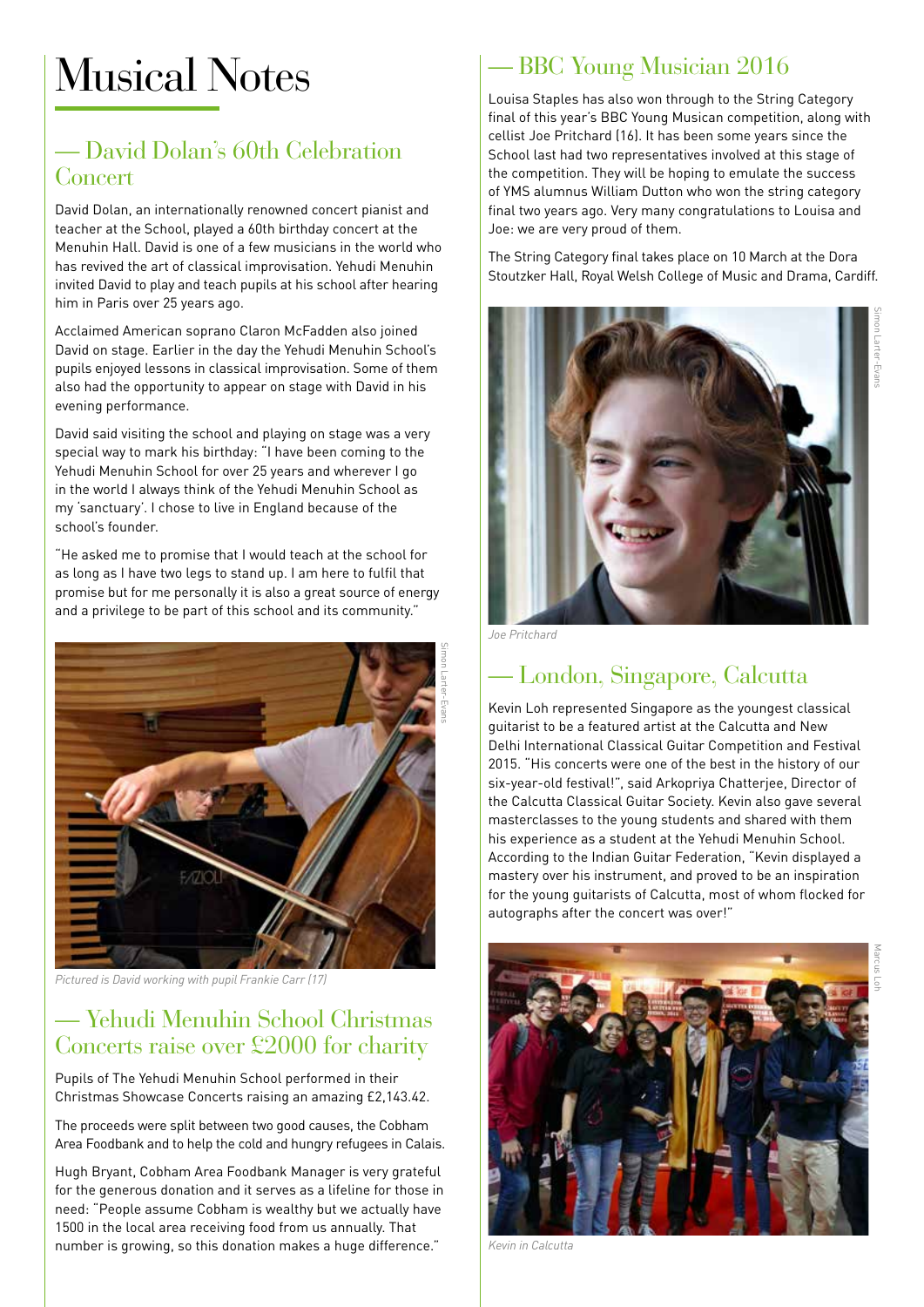

*Leyla Cemiloglu with Jerome Rose*

#### — Masterclasses

Pupils have enjoyed and benefited from the highest calibre masterclasses this term. András Keller, the great Hungarian violinist, and founder of the Keller Quartet, was with us at the beginning of the year. Professor Keller has recently joined the faculty of Guildhall School of Music and Drama as Professor of Violin. Before joining the GSMD, Professor Keller, a pupil of Sándor Végh, György Kurtág and Ferenc Rados, was head of the Chamber Music Department at the Franz Liszt Academy of Music in Budapest.

Jerome Rose, professor of piano at Mannes College of Music in New York and founder of the International Keyboard Institute & Festival there, gave a masterclass to our piano

students, and we were delighted as ever to have cellist, alumnus and parent Colin Carr back at the School to give a masterclass to our cellists.

Before we broke for the Easter holidays, we welcomed back Lewis Kaplan, Co-founder and artistic director of the Bowdoin International Music Festival and founder and violinist of the Aeolian Chamber Players. Lewis has been on the faculty of The Juilliard School since 1976. It is always a pleasure to watch him teach our pupils.

At the time of going to press, we are looking forward to guitar masterclasses from John Williams and Tillman Hopstock.

#### — Double Bass

Bassists have been especially successful this term. Will Duerden (15) and Ketan Curtis (16) opened a Showcase concert with Gareth Wood's duet for double bass in the Showcase Concert, the first time a double bass duet has been performed in this setting at the School. Will went on to be runner-up in the first ever Junior Concerto Competition at the Royal College of Music Junior Department in what is to be named the Barbara Boissard Competition. The competition was entered by some 35 students across the instruments and was adjudicated by the acclaimed clarinet player Michael Collins and the conductor Robert Hodge.

Marcus Gaved (18) also had success at the RCM, winning first prize in the The Angela Bull Memorial Competition, accompanied by Damir Durmanovic (16). The bassists at the School attend the RCM's Junior Department to play in the Symphony orchestra which is a very important part of the bassist's diet.



*Will, Ketan and Marcus*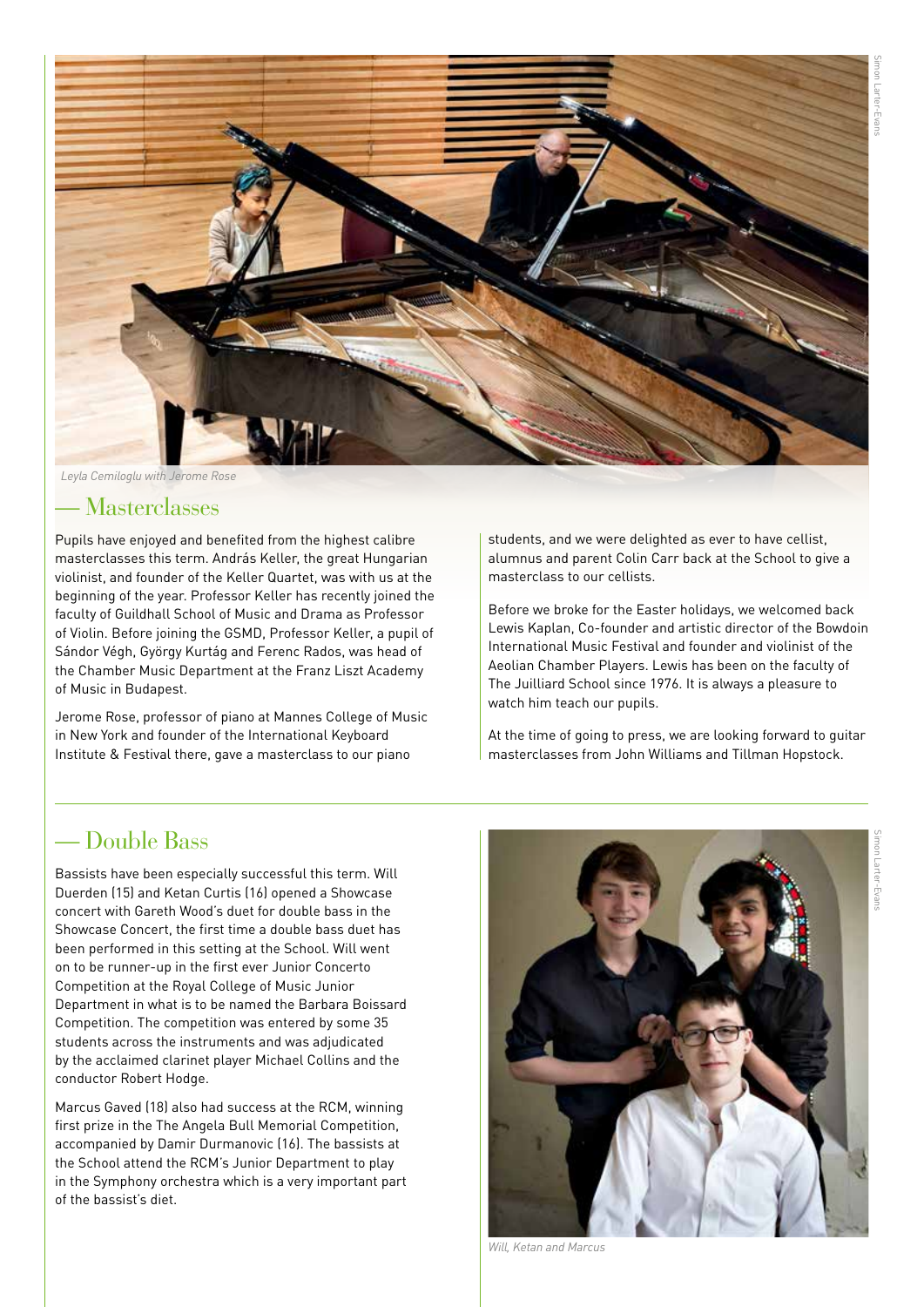#### — Scottish Tour

YMS students have been performing for Music at Blair Atholl for twenty-four years and at the Royal Over-Seas League in Edinburgh for around fifteen. Last year they extended their annual Northern tour to include for the first time the World Heritage Site of New Lanark. This year saw two more new concerts at Berwick-upon-Tweed and Eyemouth. Pianists Ursula Perks, Leyla Cemiloglu (18), Damir Durmanovic and Aida Lahlou were joined by violinist David Horvat, cellist Shizuku Tatsuno (19) and guitarist Kevin Loh for the Berwick concert. The Eyemouth concert was given by just David, Shizuku and Kevin, whilst the pianists took the opportunity to walk the Elizabethan walls of Berwick in the bright winter sunshine. A big thank you to the people of Berwick and Eyemouth for making us so welcome and supporting in such numbers.

The concert party then travelled to the World Heritage Site of New Lanark. Our concert took place in the Musicians Room, built 200 years ago this year so that the workforce could have entertainment, dancing and education in their spare time. A revolutionary concept then, but one with which Yehudi Menuhin, born exactly one hundred years later, would have surely agreed. We were delighted to share the concert with the young pianist Ethan Loch from St Mary's Music School in Edinburgh.

On Friday the party moved on to the Royal Over-Seas League in Edinburgh for a concert in memory of Roderick Lakin, Director of ROSL Arts and great friend of the School, who died in a tragic accident last year. We were as well supported, fed and watered as ever. The same was true of the weekend's two concerts for Music at Blair Atholl, where the 'Northern' tour began all those years ago. Many thanks to everyone for making the tour so enjoyable and such a success.



*Kevin, David Shizuku in Eyemouth*

#### — Purcell vs. YMS

In the annual fixture against The Purcell School, our boys fought hard but lost 5-2. The Headmaster described it as an exciting and close contest which was fabulous to watch: "We were fitter and faster, and kept pushing the opposition. Even the referee and Purcell's Director of Sport commented that the result was not a true reflection of the game."

Purcell keeps the trophy, but it wasn't an easy win. Daniel scored a cracking goal in the second half, set up nicely by Jo Edwards. Jo then scored our second goal shortly after. The Yehudi Menuhin School played with real attack and never lost their cool, even in the face of some fierce tackling. YMS remained gentlemen throughout.

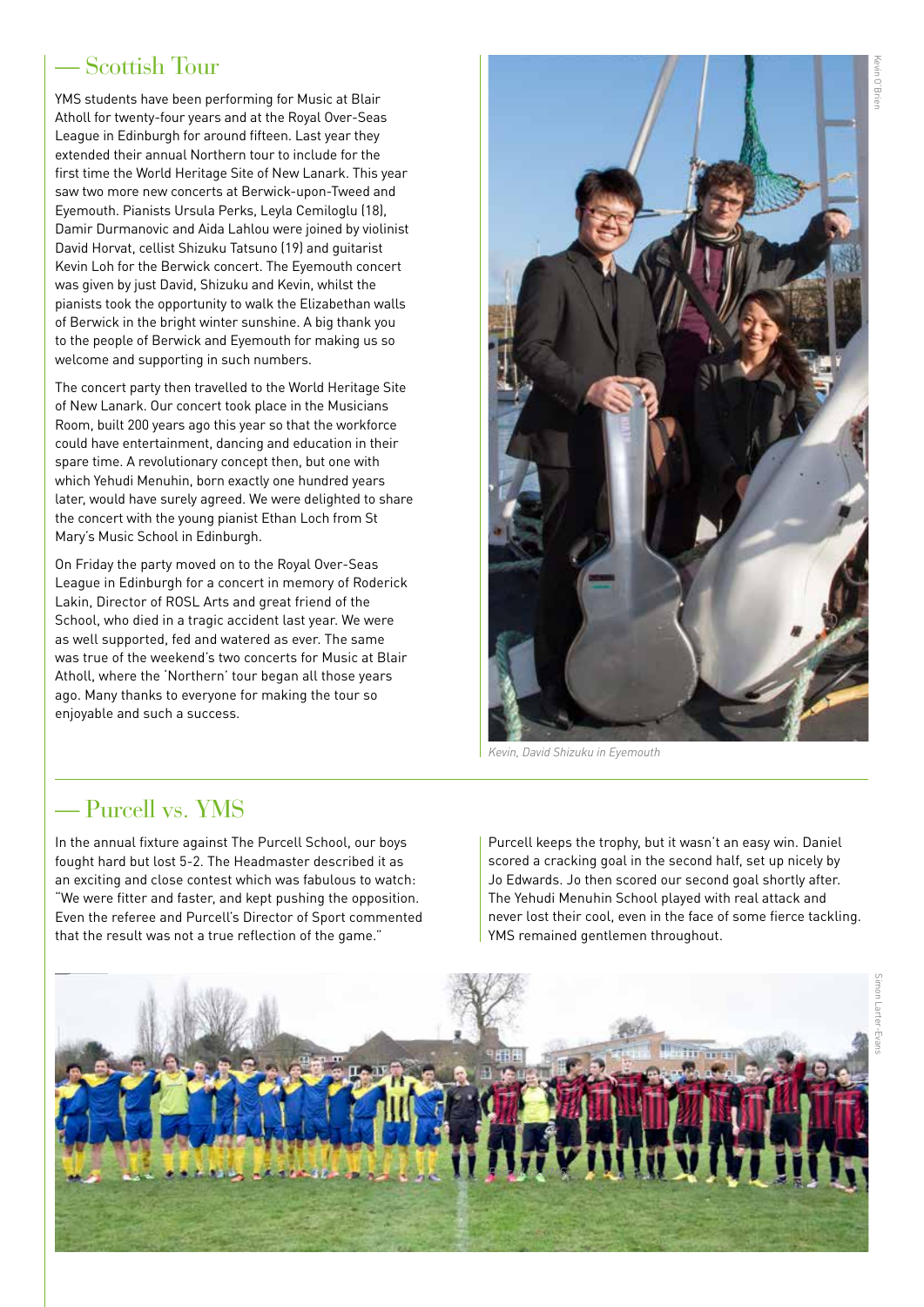# And the rest

#### — Official Opening of Music House Extension

The official opening ceremony for the School's Music House extension was presided over by Yehudi Menuhin's daughter, Zamira Menuhin Benthall.

The extension, which took some nine months to build between October 2014 and July 2015, provides our senior girls with six additional bedrooms, each one with their own ensuite bathroom and an all-important piano.



*Zamira Opening Music House*

#### — Gangsta Granny

*Tom Yang, (11) writes:* The D group went to 'G Live' in Guildford to see a production of 'Gangsta Granny' based on a book written by David Walliams.

It tells the story of Ben who stays at his Granny's house every Friday night. He hates it there, until one day he finds out that his Granny has stolen rings, necklaces and all types of jewellery. Ben keeps this secret and then works out a plan for them both to steal the Crown Jewels from the Tower of London. This is a great, exciting, dangerous plan - will they succeed?

The actors were brilliant at portraying their characters: they were confident, funny, very clear and loud. I really liked watching them, (especially the actor who took the role of the Granny - she was very amusing!)

The scenery was clever, and I liked the props, especially the Crown Jewels. The best prop of all though was Granny's mobility scooter.

The sound effects were excellent, and we all giggled whenever we heard Granny passing wind!

It is a great show for children over 5 years and adults too of any age.

### — C3 Science Museum Trip

*Finlay Hay (13) writes:* The C3s went to the London Science Museum to see the exhibition, Cosmonauts: Birth of the Space Age. It tells the story of Russian space travel, its role in the space race and showed different models of space rocket and suits. It was topical as we are studying that right now in science class. It was fascinating to see, up close, how small the capsules are in which people would live for several days. Not mentioning satellites the size of a football, and examples of how different systems work in rockets and space stations. The parachute system was very interesting, but the space station toilet did make you think that space travel might not be that luxurious!

We also had a great time looking at the inner works of combustion engines, and some of the first and smallest cars, including the PeelP50 and the 'Puffing Devil', the first active steam locomotive in Britain. There are also fascinating models of different ways engines could work, with examples of old canal boats.

We managed a very quick look in the Natural History Museum before heading back to school. The building is so immense and in the short time we had, we went through their top exhibits and had a look though the mammals section. The room has such a great design, filled with different animals hanging from the ceiling, as if somebody had combined the ocean, the jungle and the desert into one. We didn't just gaze in wonder, we quizzed each other about which animals were related and watched a rather fun video about the manatee, or the sea cow!



*C3 Science Trip*

#### — The D Group visit to the British Museum

*Tonwyn Li, (10) writes:* The D group went to see the Roman section of the amazing British Museum. We have been studying Roman history since September. On the way through the museum we walked past the Egyptian section and we saw the large and famous Rosetta stone. We looked at it for a few minutes and discovered that it is transcribed in 3 languages - Egyptian Hieroglyphics, Egyptian demotic and Greek. On the stairs we saw some very interesting Roman mosaics, and they showed all kinds of animals. Some of the mosaics are very large.

We went to many galleries and in Room 49 we were asked if we would like to hold an actual replica of a piece of the Mildenhall treasure. We were also shown some replicas of Roman everyday objects and a few real Celtic 3000-year-old axe heads. Then she showed us a replica of a wax tablet and a stylus (which is a wooden frame with wax melted into it and a thick metal needle for writing on the wax). We saw many fascinating things including Roman instruments and music.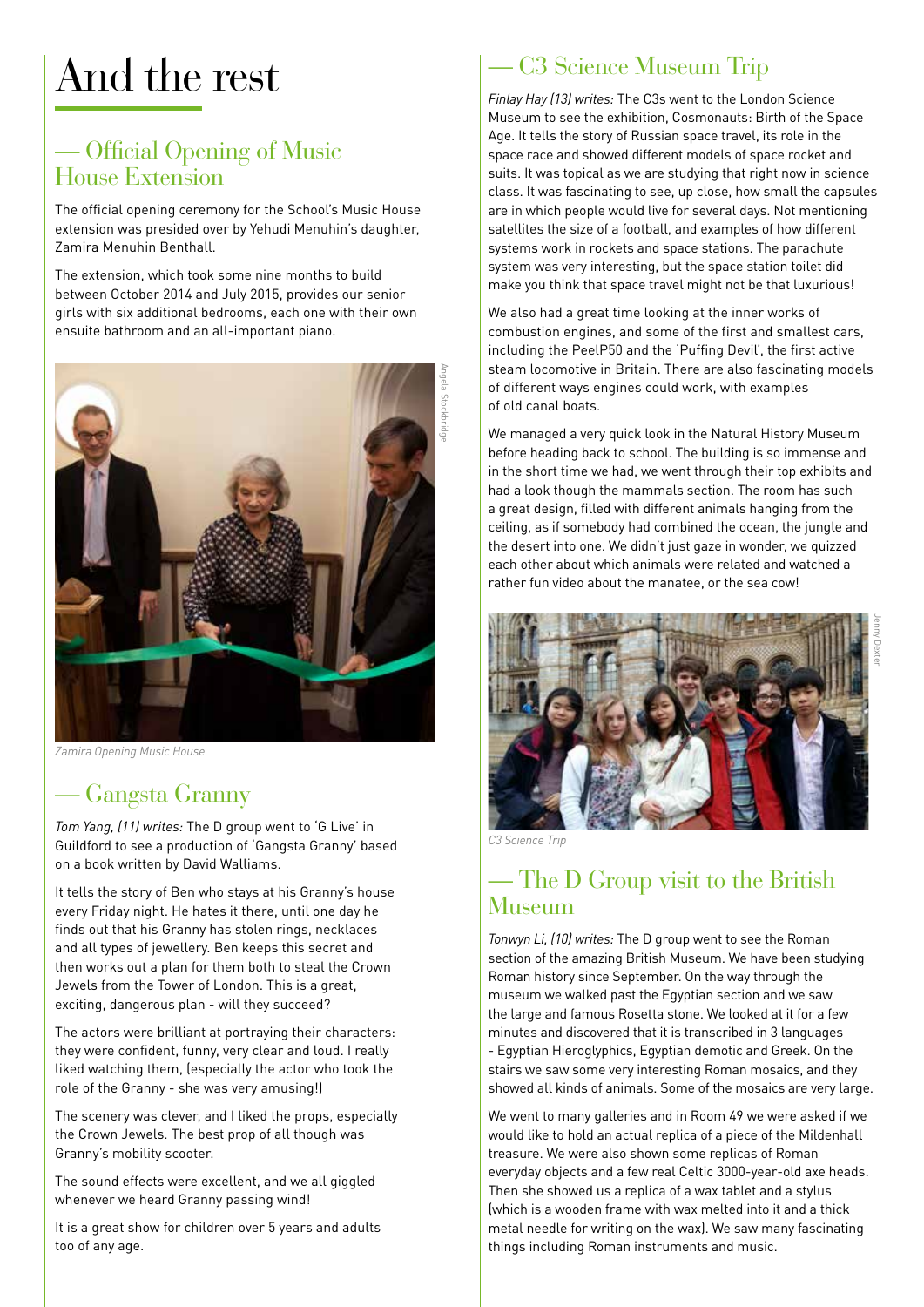#### — New Year Quiz

The annual New Year Quiz involves every pupil in the School answering questions on music (obviously!), history, geography, general knowledge, film and TV, literature, as well as being quizzed, as usual, on what they could remember of the Headmaster's morning meetings last term (answer: a surprising amount!). A new round this year was Richard Tanner's challenge which entailed building a tower from paper napkins. The scores were all incredibly close this year, with a storming performance on the tower-building challenge giving overall victory to the team which gave itself the name Boshua Jell.

Many thanks to Sarah Howell for organising another successful evening and to everyone who set questions.



*Quiz 2016*

#### — Stuart Lawson talks 'Successful Failure'

Stuart Lawson gave a lively and entertaining talk to the A and B pupils entitled "Successful Failure" arguing that failure is a great teacher and we should not be afraid of it.

His successful career in international banking as CEO and Chairman was punctuated by setbacks and he said that he was sacked five times. He declared that this developed his resilience and that now he lectures in universities and business schools around the world sharing his experiences with the encouragement to bounce back stronger and wiser.

He gave his talk directly after enjoying a lunchtime concert and recognised that by performing music the pupils regularly opened themselves up to the possibility of failure. The audience response give very direct feedback, so the cycle of learning for a performer could be very much faster than in most careers. His audience responded enthusiastically.



*Stuart Lawson with pupils*

## Staff News

**Nathan Williamson** is the proud father of Clara Frances Beauclerk born 26 February at 10.32am by c-section, weighing 9lbs and 6oz. She and her mother are both very well.



The Southwold Music Trust, recently founded by Nathan Williamson to support musical activities in his hometown of Southwold, Suffolk, will stage a concert by the Southend Boys and Girls choirs in the town's beautiful St Edmund's Church on Saturday April 30th at 3.30pm. More information at **www.southwoldconcertseries.co.uk**

The term started with a new pastoral team in Music House, with **Ann Sweeney** adding the role of Resident Housemistress to that of Senior School Nurse, **Kendra Shute** becoming her full-time resident assistant, and assistant violin teacher **Akerke Ospan** joining staff pianist Svitlana Kosenko as resident boarding tutors. On the musical front, alumna **Miho Kawashima** (2006) joined us as assistant piano teacher and **Mariana Izman** returned from maternity leave to resume her role as deputy piano teacher to Marcel Baudet.

The Menuhin Hall now has a new manager in the form of **Alice Benzing**, whilst **Anna Larson** has joined the team behind the Hall Bar and **Jon Griffin** will be supervising both the Menuhin Hall bar and the residential holiday courses. Sadly **Isabel Dawson** has had to stand down from her post as Administrative Assistant in the Hall, but we are delighted that she will be staying with us, albeit on a less frequent basis, and returning to help us with preparations for the Menuhin 100 Festival in the summer. Publicity and communications concerning the Festival are all being handled by **Julie Sperring**, who also joined us just before Christmas. We are currently looking forward to the arrival of **Ben Wyithe** who is about to take over as Assistant to the Estates Manager.

We are delighted to welcome all our new staff and wish them a long and happy time with us.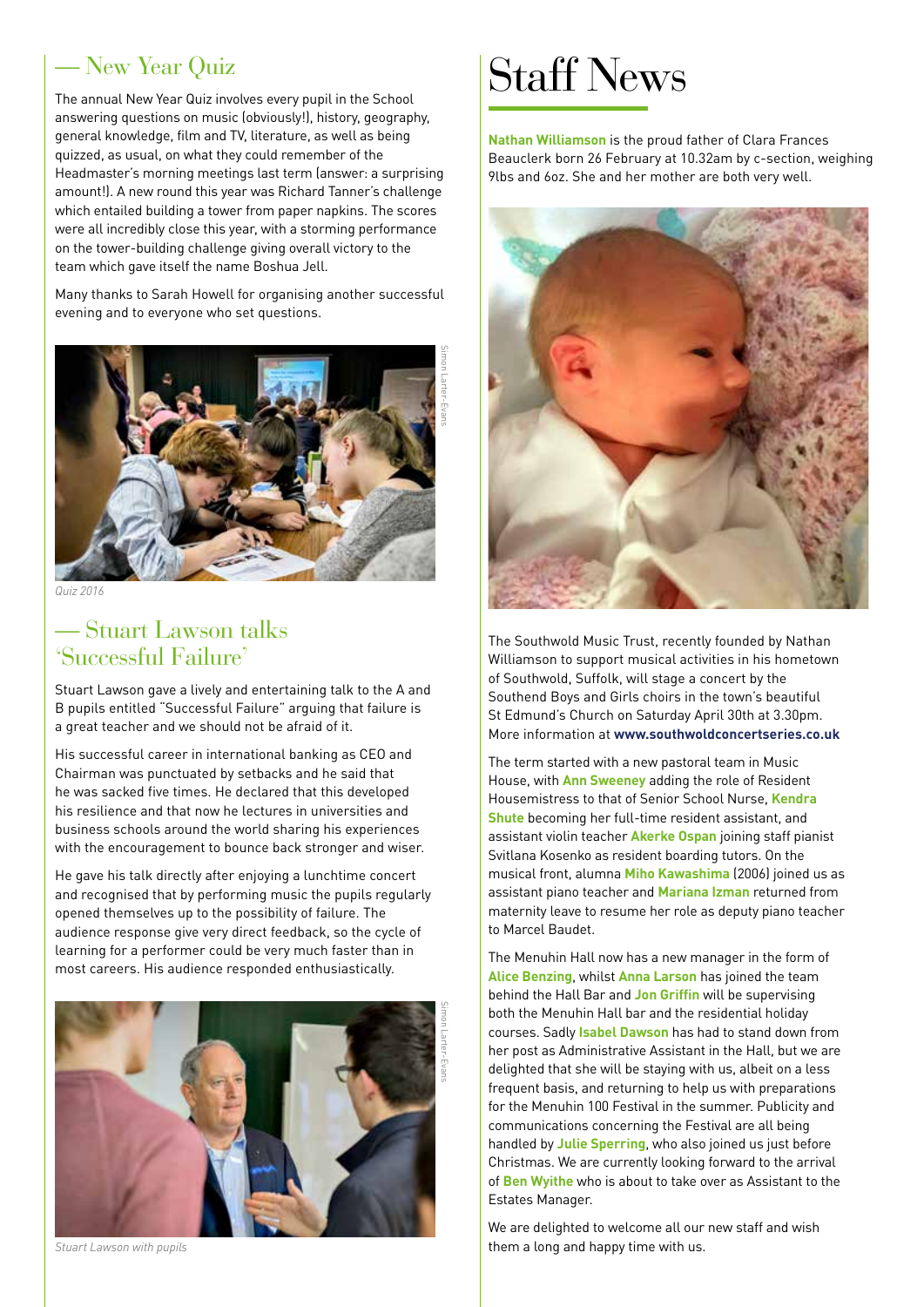#### Kaupo Kikkas upo Kikkas

## Alumni News

In BBC Radio 4's the Mastertape Series, John Wilson talked to **Nigel Kennedy** (1974) about his original recording of *The Four Seasons*, which sold over 2 million copies when it was released in 1989. In the programme, Nigel talks about his early influences and the impact of Yehudi Menuhin on his musicianship and the attitudes that have shaped him as a musician. He also performs extracts of the broad range of music for which he has become so well-known.

The programme was broadcast in two parts – The A Side on Monday 25 January 2016 at 11.00pm, and The B-side on Tuesday 26 January at 3.30pm in which he answers questions from the studio audience. Hear it here: **http://www.bbc.co.uk/programmes/b06ybnh5**

**Tasmin Little OBE** (1983) has released a triple CD of all the Beethoven sonatas for piano and violin with Martin Roscoe on Chandos Records.

**Jacob Shaw's** (2005) 2CD Album *DEBUT* was released worldwide, attracting 5\* reviews in leading music magazines. From April 2016, the CD will be on the inflight entertainment audio selection on BA Long Haul flights.

**Wu Qian** (2002) and **Alexander Sitkovetsky** (1999) have won the Lincoln Centre Emerging Artist Awards 2016. Both have enjoyed great success with The Chamber Music Society of Lincoln Center's CMS Two program, a threeseason residency for exceptionally gifted young chamber music artists. Together they won first prize at the Trio di Trieste Duo Competition, and are founder members of the Sitkovetsky Piano Trio.

**Iva Nedeva** (2012), became a recipient of the Tokyo Foundation's 'Nippon' award and in January this year had her debut in the Musikverein Hall, Vienna.

**Luisa Marie Reichelt's** (2012) Guitar Duo Reichelt & Nissen has just released its first CD, *Debut* with their own arrangement of Schubert's Impromptu Op. 90. The duo has received a scholarship and will perform in festivals this year including Gitarre Forum in Vienna.

**Yume Fujise** (2013) gave a live performance on BBC Radio 3's programme, In Tune, performing Fritz Kreisler's Gipsy Dance with pianist Kumi Matsuo. Watch here: **http://www.bbc.co.uk/programmes/p03knw8c**

**Tamaki Sugimoto** (2014) won the second prize in The 21st Kobe International Music Competition in Japan. The prize includes concert opportunities in Japan and also in Milan this Easter.

**Cosima Soulez Larivière** (2015) and **Rosalind Phang** (2013) have been awarded a Yehudi Menuhin Live Music Now e.V. scholarship. Cosima was also awarded an ESU Music Scholarship and has been invited onto the Tanglewood Music Center Fellowship Program this summer.

At the end of 2015, **Ben Baker** (2009) toured New Zealand with two good friends, Sam Armstrong and Jonathan Bloxham with the Royal Over-Seas League. On his return, he played Britten, Finzi and Elgar with Daniel Lebhardt in the Wigmore Hall. Ben also featured in the 'Best of 2015' on the ArtsDesk: **http://www.theartsdesk. com/classical-music/best-2015-classical-concerts**

Ever busy, Ben also performed with the Maui Pops Orchestra in Hawaii in January. There is plenty coming up: 8 May: Mendelssohn Violin Concerto with Jonathan Bloxham and the London Firebird Orchestra in Kings Place, London, and on 11 June at the Salisbury Festival including Tchaikovsky's Violin Concerto with conductor Martyn Brabbins and The Philharmonia Orchestra, and again in October with the Royal Philharmonic Orchestra in Dartford.



*Ben Baker*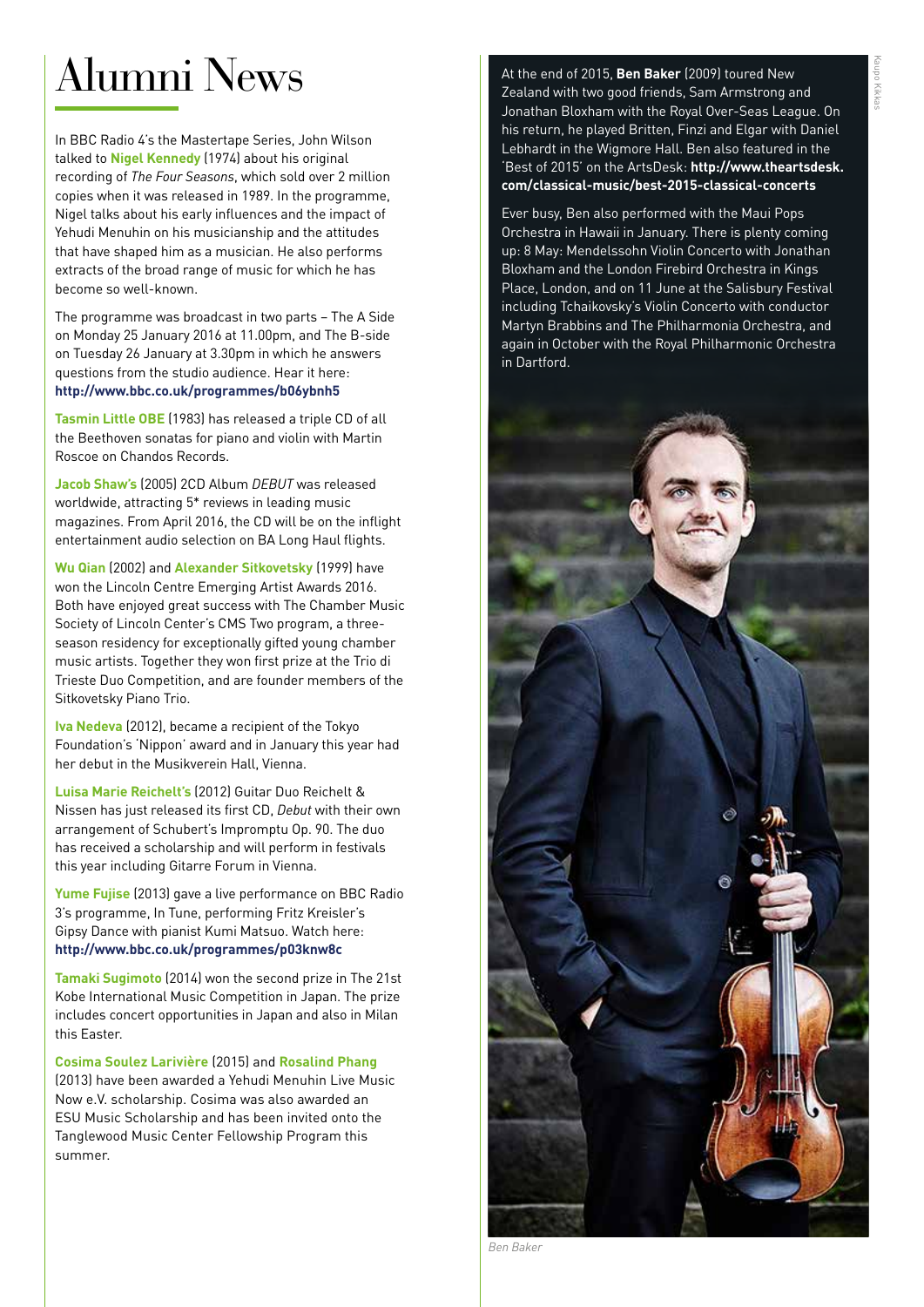## Development News

### — Appeal update

Now that we are entering the final months of the Appeal, I'd like to thank you for responding so generously. The School has received a number of gifts from existing and new supporters – Friends, individuals and families, Trusts and Foundations. Amongst these were pledges of £200,000 from the Leverhulme Trust and £30,000 from the Weil–Bloch Foundation towards bursaries. One of our own Friends has shown incredible generosity by gifting £50,000 towards the new Music Studios; the Wolfson Foundation has pledged £40,000 towards the same purpose.

The Development Board which consists of Governors and other external members, continue to approach new supporters on behalf of the School. In January, we were pleased to welcome Erica Bolton to the Board as a new external member. Erica runs a leading London PR consultancy, Bolton Quinn, and will be helping the School to raise its profile locally, regionally and nationally. Others have offered very practical help. Rob Hill - nephew of our late YMS Friend Joan Davison – has pledged to produce signage in the new Music Studios through his company, Graphica Display. Our own YMS Friends have responded in great number to their own appeal towards a named Friends Music Studio. This includes a very generous gift of £5,000 from Anthony and Gay Hoare. Thank you to everyone who has supported the School to date.

### — You can still 'Buy a Brick'!

If you would like to leave a lasting impression within our Music Studios, we are fast approaching the final opportunity to 'Buy A Brick'! Some have left a personal message by way of their own name, that of a loved one past or present, or even their favourite composer. The choice is yours! Thank you to everybody who has joined in so far. If you have not had the opportunity to take part but would like to do so, please make contact at **development@yehudimenuhinschool.co.uk** or call 01932 584797 before 31 May 2016. The builders will be laying the bricks soon afterwards.

A number of events are being organised as part of the Menuhin 100 programme. We are enjoying working with London-based artist Geraldine van Heemstra, who has created the wonderful line drawings used in the last Events brochure. Her works will be exhibited in London, and then at the School during the Summer Festival and she has generously requested that all proceeds from the sale of art go towards the fundraising appeal. You can read more about how to support our 'artist-in-residence' project in the story, Musical Lines, on page 11.

We have had a fantastic response to the Gala Fundraising Dinner and Concert sponsored by SW Mitchell Capital and featuring Nicola Benedetti. At the time of going to print, there are only three tables out of a potential thirty that remain available. If you would like to take a table or purchase individual tickets, please get in touch as soon as possible – they are selling quickly. Many thanks to Vanessa Richards for her enthusiasm, energy, commitment and skill in pulling this event together with such style and distinction.

### — Friends update

The Chairman, Sir John Baker, and Board of the Friends Management Committee were delighted that so many members were able to attend the AGM. Those present were pleased to hear that a donation of over £40k from the Friends had been made towards school bursaries during the 2014/2015 academic year. It was also the chance to hear about the launch of the Friends' own named Music Studio fundraising initiative. Since the official launch in January over £10,000 has been raised. Everyone who gives will be recognised individually within the Music Studio.

### — Becoming a Friend

Although spring is just a recent arrival, this will be the last reminder to join our Friends programme in time to take advantage of priority bookings for the autumn season. Details of the programme will be released in early August and will include the usual variety of outstanding Celebrity Concerts and inspiring pupil Showcase Concerts. Friends receive priority booking for many events and can even attend some free of charge. If you would like to support the School by becoming a Friend, you can find out more on our website at **http://www.yehudimenuhinschool.co.uk/friends** - send an email to **friends@yehudimenuhinschool.co.uk** or contact Sarah Barton on 01932 584797.



*Audience arriving*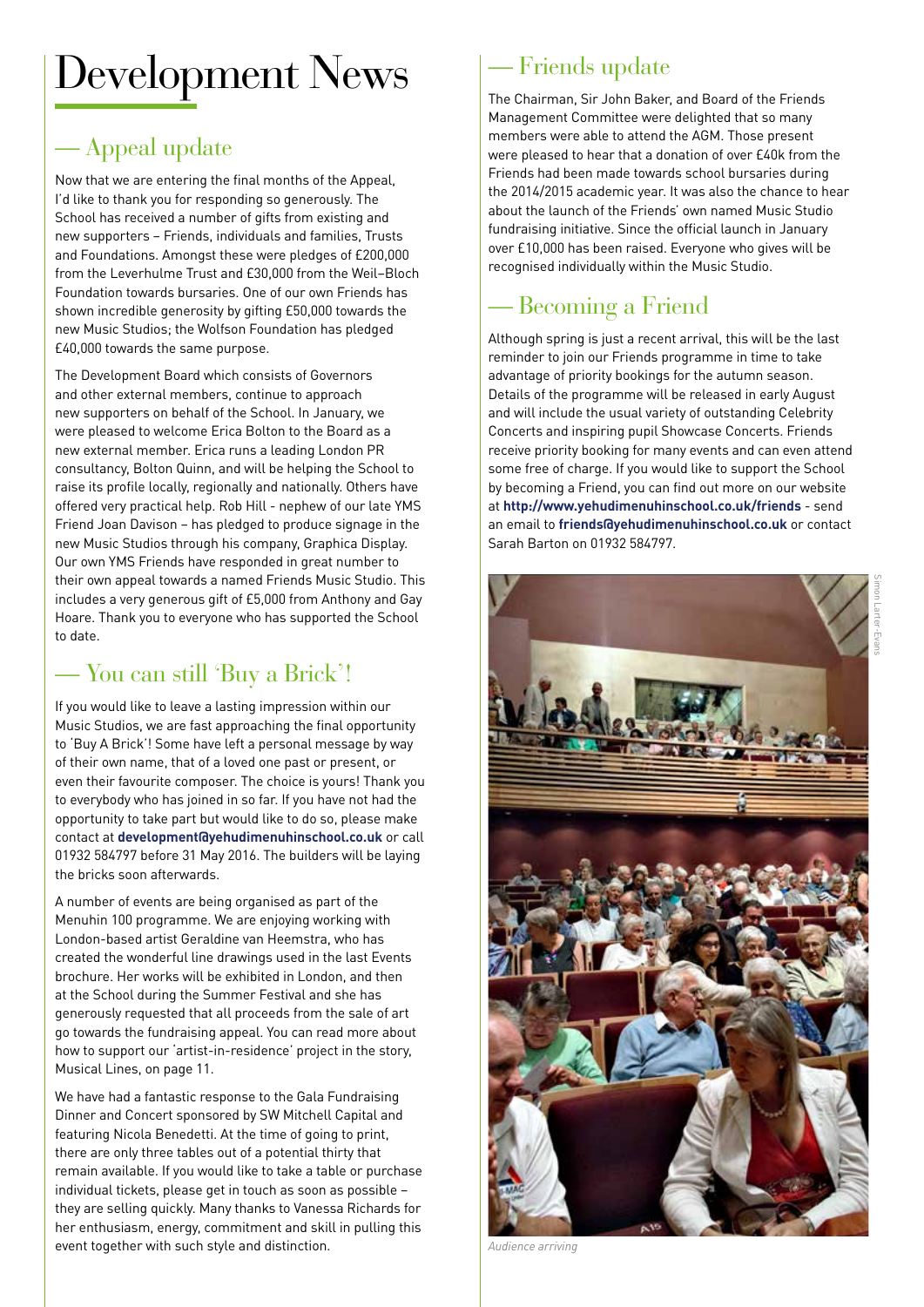# Musical Lines



*Geraldine at work*

Following a year-long residency at the School, artist Geraldine van Heemstra has sketched some of our pupils and teachers during rehearsals and lessons creating the delightful studies you will have seen in our season brochure. The oils, drawings and etchings will be exhibited for sale firstly in London and then at the school with all proceeds of the sale of her work going to the School's Centenary Appeal.

A limited edition boxed-set of 10 etchings will also be available via the School and at the exhibitions. All proceeds of the sale of the boxed-sets will also go to the Appeal in this generous gesture by Geraldine.

The exhibition opens at the A and D Gallery, 51 Chiltern Street, London W1U 6LY on Tuesday 21 June and runs till Saturday 25 June, after which the pieces will be exhibited and available to buy here at the School throughout the Menuhin 100 Festival.

See a selection of Geraldine's work at **www.geraldinevanheemstra.com** Visit the Gallery's website at **www.AandDGallery.com** Opening hours are:Tuesday–Friday 10.30am–7.00pm, Saturday 10.30am-4.00pm.



#### — Joan Davison bequest

When the School learned about the death of Joan Davison and her subsequent intention to support pupils through an unrestricted gift in her Will, it was decided to mark this lasting legacy by naming a Music Studio in her honour. But what was it that inspired her to take this step? Her nephew, Rob Hill, explains:

"Naming a studio after Joan is an excellent way of recognising her life-long love of music, her long and happy association with the School, and the pleasure she obtained from seeing the fulfilment of the children's talent. Joan wanted them to have every opportunity to learn and perform to the very best of their ability. She loved listening to the pupils, seeing them progress at School and following them in their professional careers. Joan recognized that her greatest contribution to the School in her lifetime would probably not be financial - instead it was her time, enthusiasm and ability to bring new people to the School. However, her final gift made in her legacy will ensure that her love of music and support for its pupils will not only continue, but would be remembered always."

Leaving an unrestricted gift in your Will can enable talented young students to achieve their musical potential for generations to come. If you would like further information about how to do this, please contact Anthony Medhurst on 01932 584787 or

e-mail **anthony.medhurst@yehudimenuhinschool.co.uk**.

### Hall News

#### — Best Friend and Concert sponsorship opportunities

We recently launched a new membership – Best Friend. In addition to the benefits already currently received by Friends, Best Friends also receive for just £100 per year:

- Two complimentary tickets to a Summer Festival concert and an invitation to the pre-concert reception as part of the Summer Festival
- Priority booking for 4 tickets during booking period for concerts and events in The Menuhin Hall
- Priority invitations to pre-concert drinks receptions
- Exclusive Best Friend Pin Badge
- We are also offering Friends the opportunity to sponsor a Showcase concert.

Sponsors will have the chance to host a post-concert reception where you and up to twenty of your guests can meet and chat to the pupils who have performed. One concert a term will be available for sponsorship, at a cost of £850 which includes refreshments and four complimentary tickets to the concert. We can also reserve up to sixteen additional tickets for you to purchase for your guests. If you would like to become a Best Friend or are interested in sponsoring a Showcase concert, please contact Sarah Barton: 01932 584791 or e-mail **sarah.barton@yehudimenuhinschool.co.uk**.

*Violinist*